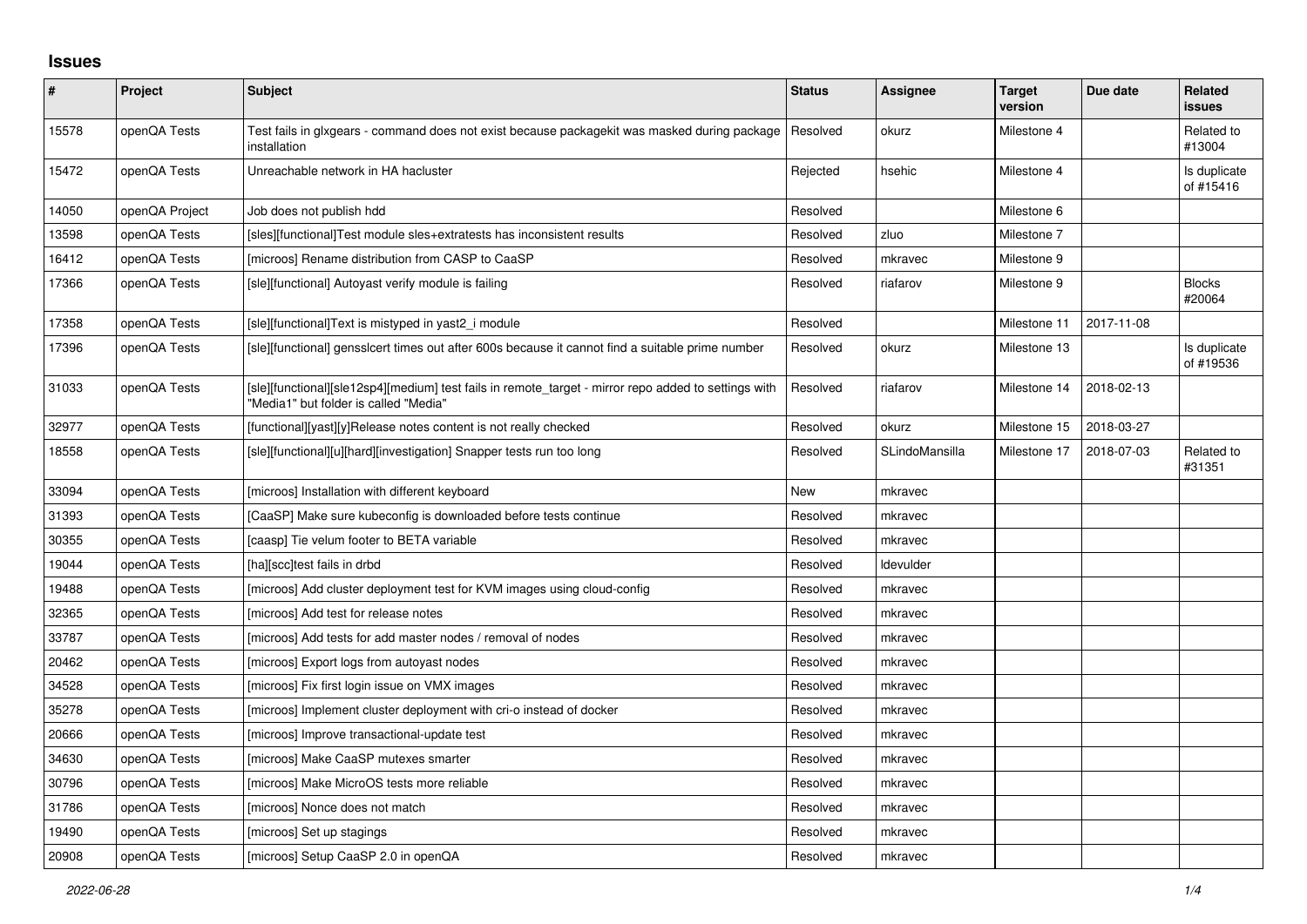| $\vert$ # | Project        | <b>Subject</b>                                                                                    | <b>Status</b> | <b>Assignee</b> | <b>Target</b><br>version | Due date | Related<br>issues    |
|-----------|----------------|---------------------------------------------------------------------------------------------------|---------------|-----------------|--------------------------|----------|----------------------|
| 20684     | openQA Tests   | [microos] Split stack_controller tests into modules                                               | Resolved      | mkravec         |                          |          |                      |
| 19468     | openQA Tests   | [microos] test fails in oci_install                                                               | Resolved      | mkravec         |                          |          |                      |
| 33730     | openQA Tests   | [microos] Test fails to find conformance test results                                             | Resolved      | mkravec         |                          |          |                      |
| 20686     | openQA Tests   | [microos] Test for cluster updates                                                                | Resolved      | mkravec         |                          |          |                      |
| 33112     | openQA Tests   | [microos] Test images-next                                                                        | Resolved      | mkravec         |                          |          |                      |
| 27991     | openQA Tests   | [microos] Test retry on failed orchestrations                                                     | Resolved      | mkravec         |                          |          |                      |
| 23420     | openQA Tests   | [microos] Test that /var/lib/docker is on separate partition                                      | Resolved      | mkravec         |                          |          |                      |
| 31519     | openQA Tests   | [microos] Update repository is ready in transactional-update test on kubic                        | Resolved      | mkravec         |                          |          |                      |
| 34672     | openQA Tests   | [microos] Use mixed case for node names                                                           | Resolved      | mkravec         |                          |          |                      |
| 35530     | openQA Tests   | [microos] Worker nodes fail to login after reboot                                                 | Resolved      | mkravec         |                          |          |                      |
| 16216     | openQA Tests   | [sles][functional] gedit can be unreliable trying to close the "save"-dialog (wait_screen_change) | Resolved      | okurz           |                          |          |                      |
| 17420     | openQA Tests   | [sles][functional][s390x] Test fails in vnc_two_passwords                                         | Resolved      | okurz           |                          |          |                      |
| 14198     | openQA Tests   | [sles][functional]Licenses are not displayed for add-ons installed from network                   | Resolved      | okurz           |                          |          |                      |
| 16612     | openQA Tests   | Autoyast installation does not have second stage on CaaSP                                         | Resolved      | mkravec         |                          |          |                      |
| 14164     | openQA Tests   | Autoyast license test use wrong devices                                                           | Resolved      | mkravec         |                          |          |                      |
| 13212     | openQA Tests   | Bernhard user is not default login choice                                                         | Resolved      | dzyuzin         |                          |          |                      |
| 11656     | openQA Tests   | Check that system can not be installed without accepting the license                              | Resolved      | mkravec         |                          |          |                      |
| 13698     | openQA Tests   | Crash test is failing                                                                             | Resolved      | michalnowak     |                          |          |                      |
| 12878     | openQA Project | Displayed needle does not change on selection                                                     | Resolved      |                 |                          |          |                      |
| 11310     | openQA Tests   | fix failing update tests                                                                          | Resolved      | mkravec         |                          |          |                      |
| 15574     | openQA Tests   | Fix generated autoyast profile or test module                                                     | Resolved      |                 |                          |          |                      |
| 19618     | openQA Tests   | Grub2 needle is not matched after reboot                                                          | Resolved      | qmsu            |                          |          | Related to<br>#19242 |
| 17376     | openQA Tests   | Login check types types invalid characters                                                        | Resolved      | michalnowak     |                          |          |                      |
| 13726     | openQA Tests   | Multipath tests fail after completion                                                             | Resolved      |                 |                          |          |                      |
| 16110     | openQA Tests   | Network restart detection in yast2_lan_restart is not reliabe                                     | Resolved      | dzedro          |                          |          |                      |
| 13214     | openQA Tests   | Next button is ignored in user_settings but works on second try                                   | Resolved      | mkravec         |                          |          | Related to<br>#14102 |
| 11816     | openQA Project | Openga jobs won't start after updating perl-json-xs to verison 3.02                               | Resolved      | nadvornik       |                          |          |                      |
| 14828     | openQA Tests   | Registration uses invalid key aarch64                                                             | Resolved      |                 |                          |          |                      |
| 17546     | openQA Tests   | Set up SLES-JeOS-SP3 in openQA                                                                    | Resolved      | mkravec         |                          |          |                      |
| 13600     | openQA Tests   | Shutdown action is not completed                                                                  | Resolved      | okurz           |                          |          |                      |
| 15586     | openQA Tests   | Tar fails because file changed during archive creation                                            | Resolved      | okurz           |                          |          |                      |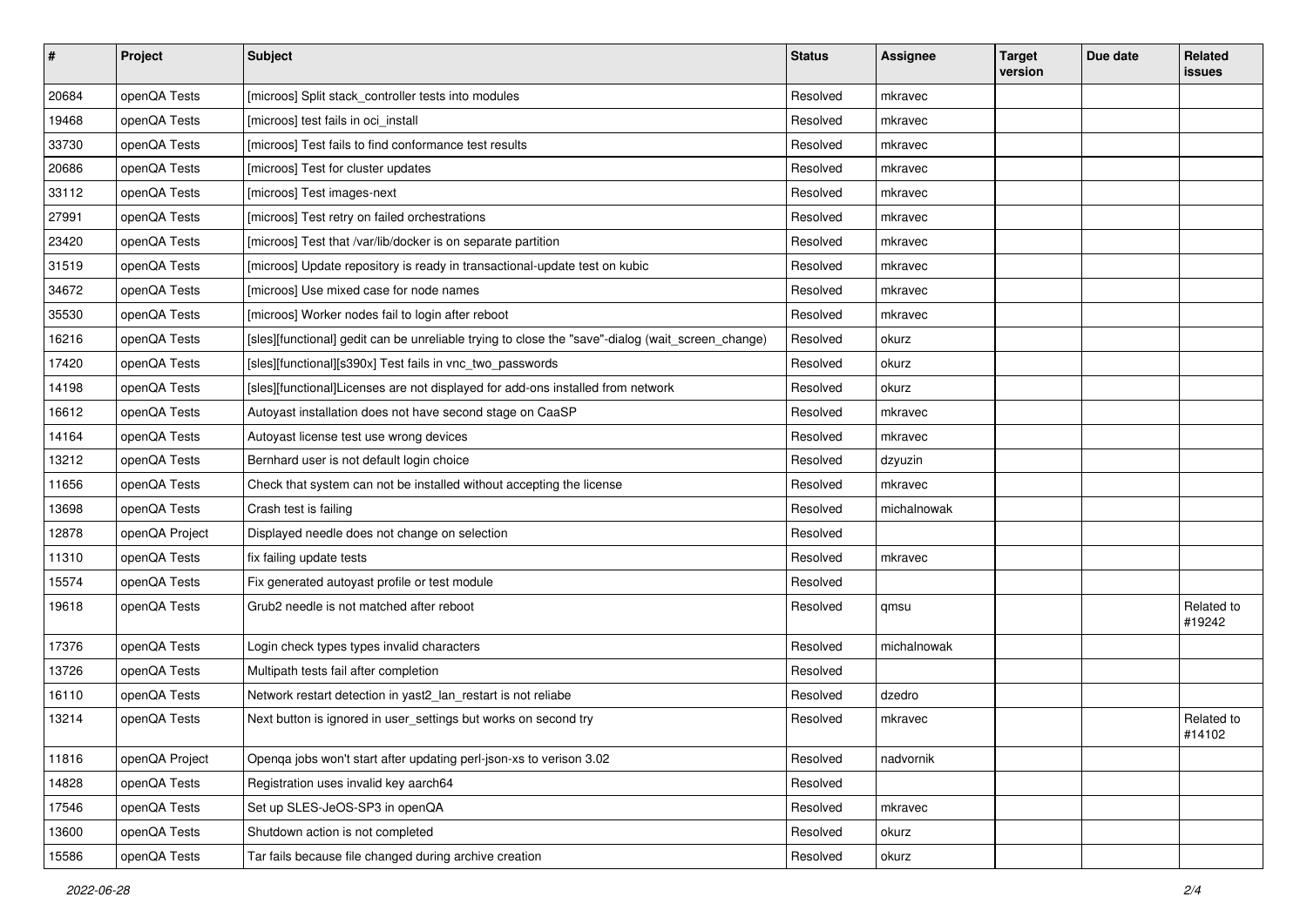| $\pmb{\#}$ | Project      | <b>Subject</b>                                                              | <b>Status</b> | <b>Assignee</b> | <b>Target</b><br>version | Due date | Related<br>issues                                |
|------------|--------------|-----------------------------------------------------------------------------|---------------|-----------------|--------------------------|----------|--------------------------------------------------|
| 16368      | openQA Tests | Test fails in online_migration_setup                                        | Resolved      | mitiao          |                          |          | Related to<br>#16718                             |
| 16364      | openQA Tests | Test fails in register_system because of short timeout                      | Resolved      | mitiao          |                          |          |                                                  |
| 16212      | openQA Tests | Test fails in vnc_two_passwords                                             | Resolved      | mkravec         |                          |          |                                                  |
| 16054      | openQA Tests | Test fails in yast2_nis after job restart                                   | Resolved      | mkravec         |                          |          |                                                  |
| 16056      | openQA Tests | Test fails in yast2_tftp                                                    | Resolved      | michalnowak     |                          |          |                                                  |
| 17844      | openQA Tests | Test mysql_srv is not reliable                                              | Resolved      | okurz           |                          |          |                                                  |
| 16208      | openQA Tests | Test results are inconsistent in yast2_http                                 | Resolved      | zluo            |                          |          |                                                  |
| 16210      | openQA Tests | Test results are inconsistent in yast2_samba                                | Resolved      | michalnowak     |                          |          |                                                  |
| 19056      | openQA Tests | Tests try to create filesystem on root partition instead of additional disk | Resolved      | okurz           |                          |          | Related to<br>#19380, Has<br>duplicate<br>#19256 |
| 9526       | openQA Tests | Use tests not specific to JeOS for all SUSE distributions                   | Resolved      | mkravec         |                          |          |                                                  |
| 17374      | openQA Tests | Used repository does not exist on download.suse.de                          | Resolved      | michalnowak     |                          |          |                                                  |
| 13708      | openQA Tests | xterm fails to start during sleep                                           | Resolved      | mkravec         |                          |          |                                                  |
| 13784      | openQA Tests | yast2_ftp test is failing on invalid certificate                            | Resolved      | mkravec         |                          |          |                                                  |
| 13700      | openQA Tests | yast2_i test failing on low timeout                                         | Resolved      | mkravec         |                          |          |                                                  |
| 14824      | openQA Tests | yast2_i test finishes with invalid characters                               | Resolved      | dzedro          |                          |          |                                                  |
| 13710      | openQA Tests | yast2_lan fails on script_sudo matching previous password prompt            | Resolved      | mkravec         |                          |          |                                                  |
| 16098      | openQA Tests | yast2_lan_restart test has soft_failures referencing fixed bugs             | Resolved      | mkravec         |                          |          |                                                  |
| 31390      | openQA Tests | [CaaSP] Retry if update fails                                               | Closed        | mkravec         |                          |          |                                                  |
| 31588      | openQA Tests | [microos] Add MicroOS role test into openQA                                 | Closed        | mkravec         |                          |          |                                                  |
| 35613      | openQA Tests | [microos] Test fails to reboot                                              | Closed        | mkravec         |                          |          |                                                  |
| 35137      | openQA Tests | [microos] Test openQA workers realiability under load                       | Closed        | mkravec         |                          |          |                                                  |
| 9656       | openQA Tests | Add name to RAID array during partitioning                                  | Closed        | mkravec         |                          |          |                                                  |
| 13210      | openQA Tests | OpenQA is testing SP1 instead of SP2                                        | Closed        | mkravec         |                          |          | Is duplicate<br>of #13156                        |
| 33790      | openQA Tests | [microos] Add test for container registry                                   | Rejected      | mkravec         |                          |          |                                                  |
| 30802      | openQA Tests | [microos] Add test for kured reboot method                                  | Rejected      | mkravec         |                          |          |                                                  |
| 31468      | openQA Tests | [microos] Cloud-config for VMX images has outdated repository               | Rejected      | mkravec         |                          |          |                                                  |
| 34627      | openQA Tests | [microos] Fix race condition when using certificate that is still generated | Rejected      | mkravec         |                          |          |                                                  |
| 35982      | openQA Tests | [microos] Properly check that nodes are UP after reboot                     | Rejected      | mkravec         |                          |          |                                                  |
| 36135      | openQA Tests | [microos] Update cloud-config ntp section                                   | Rejected      | mkravec         |                          |          |                                                  |